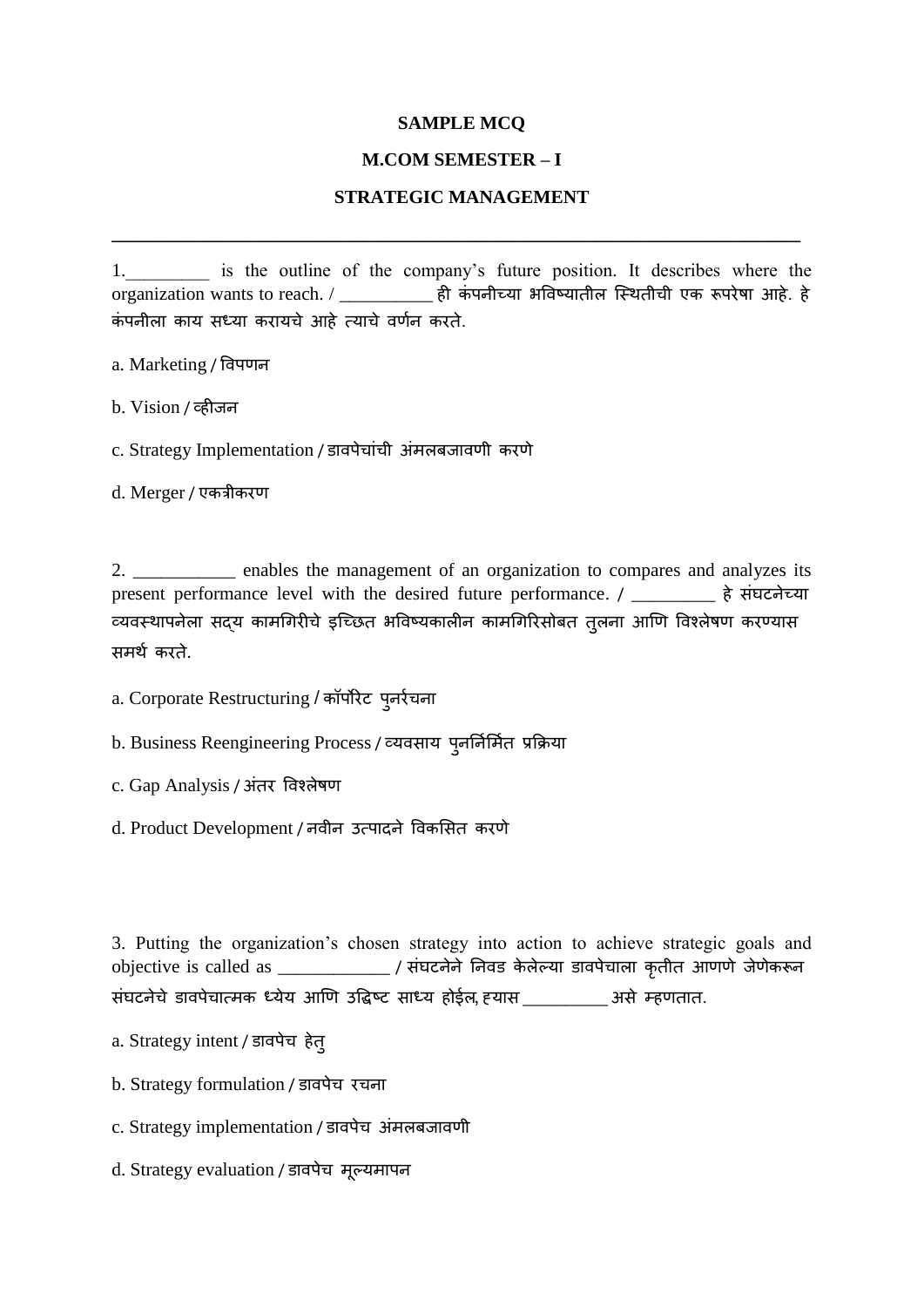4. The process of developing the strategy is known as \_\_\_\_\_\_\_\_\_\_\_ / डािऩेच विकर्सत कयण्माच्मा प्रक्रिमेरा\_\_\_\_\_\_\_\_\_ म्हणतात

a. Strategy installation / डावपेच स्थापना

b. Strategy curbing / डावपेच लगाम

c. Strategy formulation / डावपेच रचना

d. Strategy inspection / डावपेच तपासणी

5. Properly formulated strategy facilitates \_\_\_\_\_\_\_\_\_\_\_\_\_\_\_\_\_\_\_/ योग्य रीतीने रचना केलेला डावपेच  $\frac{1}{2}$ \_\_\_\_\_\_\_\_\_\_\_ करिता मदत करतो.

a. Employee attrition / कामगारांची घस

b. Liquidation of business / व्मिसामाची सभाप्ती

c. Increases operating cost / दैनंदिन खर्चात वाढ

d. Effective communication / प्रभावी संप्रेषण

6. Converting loss making business into a profitable one is known as \_\_\_\_\_\_\_\_ strategy. / एका सातत्याने तोटा होत असलेल्या व्यवसायाचे नफ्यात रूपांतर करणे ह्यास\_\_\_\_\_\_\_\_\_\_ डावपेच म्हणतात.

a. Merger / एकत्रीकयण

b. Turnaround / अपयशाकडून यशाकडे

c. Joint Venture / संयुक्त उपक्रम

d. Diversification / विविधीकयण